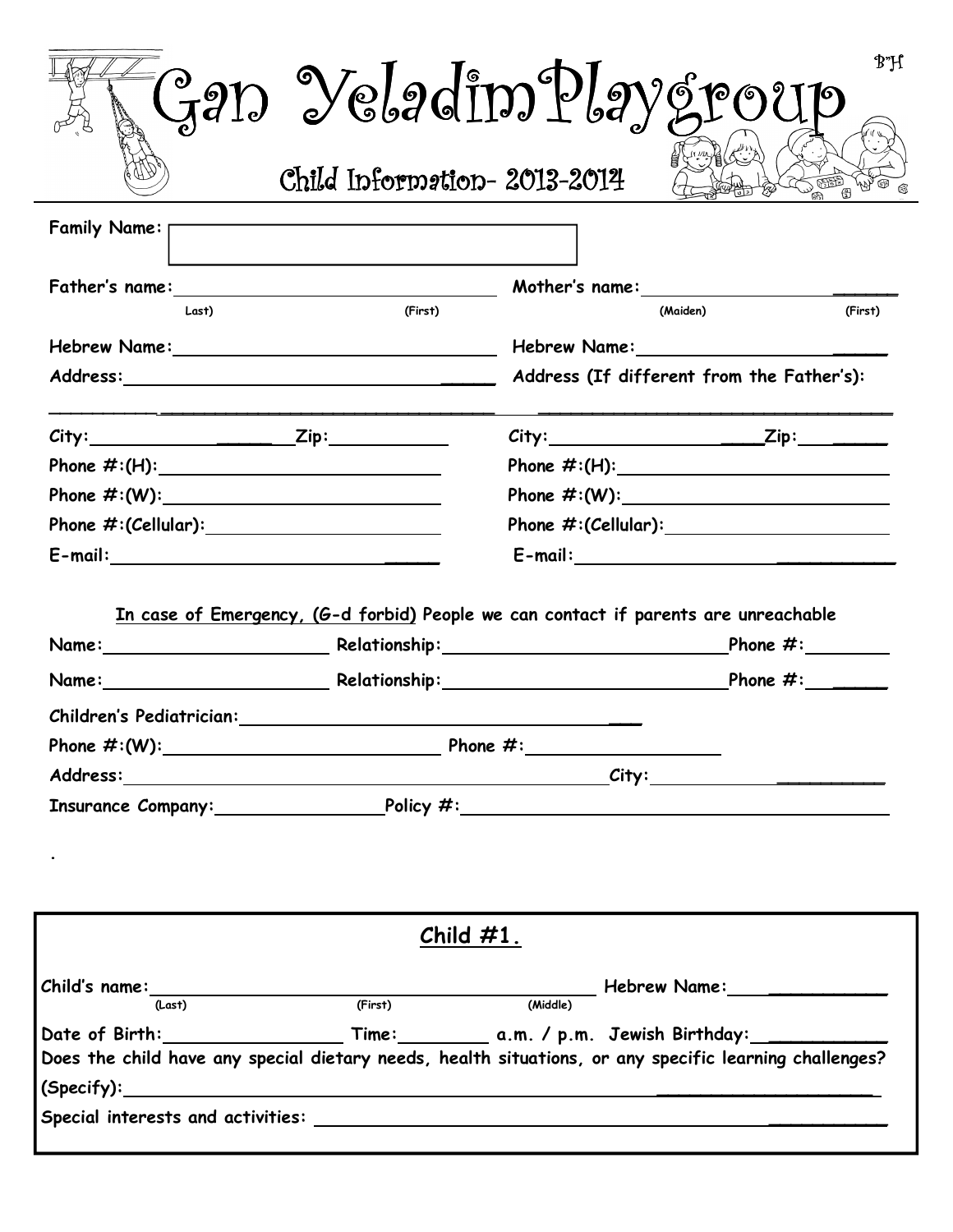|                                                                                  | Child $#2$ .            |                                                                                                                        |
|----------------------------------------------------------------------------------|-------------------------|------------------------------------------------------------------------------------------------------------------------|
| Child's name: $\frac{1}{(1.051)}$ (First)                                        |                         | Hebrew Name: Middle)                                                                                                   |
|                                                                                  |                         | Date of Birth:_______________Time:_________a.m. / p.m. Jewish Birthday:_____________________________                   |
|                                                                                  |                         | Does the child have any special dietary needs, health situations, or any specific learning challenges? (Specify):      |
|                                                                                  |                         |                                                                                                                        |
|                                                                                  |                         |                                                                                                                        |
|                                                                                  |                         |                                                                                                                        |
| List other members of the family that are not enrolled in Gan Yeladim Preschool: |                         |                                                                                                                        |
|                                                                                  |                         | Name:___________________________Date of Birth:_____________Hebrew name:_____________________________                   |
|                                                                                  |                         | Name:____________________________Date of Birth:_____________Hebrew name:____________________________                   |
|                                                                                  |                         | Name: <u>Date of Birth: Hebrew name:</u> Name: New Manne: Name: New Manne: Name: Name: Name: Name: Name: Name: Name: N |
|                                                                                  | DISMISSAL AUTHORIZATION |                                                                                                                        |
|                                                                                  |                         |                                                                                                                        |
|                                                                                  |                         | to pick up my child /ren ___________________ from Gan Yeladim Playgroup (Include family members. If                    |

**Parent's Signature: Date:** 

| <b>Parent Participation:</b>                |                                                          |  |  |  |  |
|---------------------------------------------|----------------------------------------------------------|--|--|--|--|
| Monday-Friday 9:00 a.m.- 1:00 p.m.          |                                                          |  |  |  |  |
| \$375.00 a month                            |                                                          |  |  |  |  |
| My Child will attend:                       |                                                          |  |  |  |  |
| My Child_________<br>school year 2012-2013. | ________ will be attending Gan Yeladim Playgroup for the |  |  |  |  |
|                                             | Date________                                             |  |  |  |  |
|                                             | Refunds are not available for school days missed.        |  |  |  |  |
|                                             |                                                          |  |  |  |  |